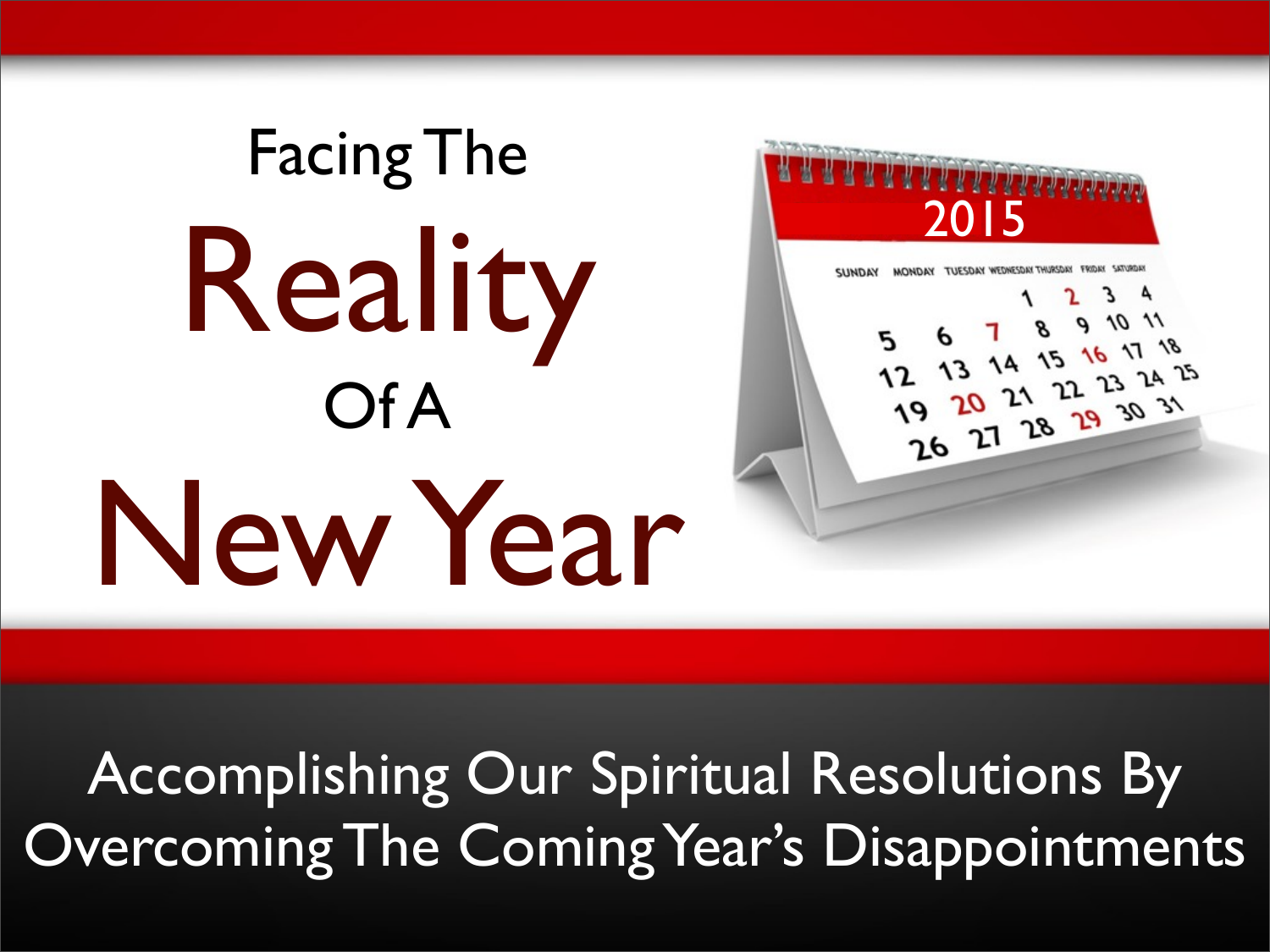- Regularly Attend Services?
- Read Your Bible Every Day?
- Increase Your Contribution?
- Have Regular Study Periods With Your Family?
- Be More Diligent In Your Praying?
- To Be More Spiritual?

#### **• The Same Commitments Made Last Year?**

### What Are Your Resolutions For 2015?

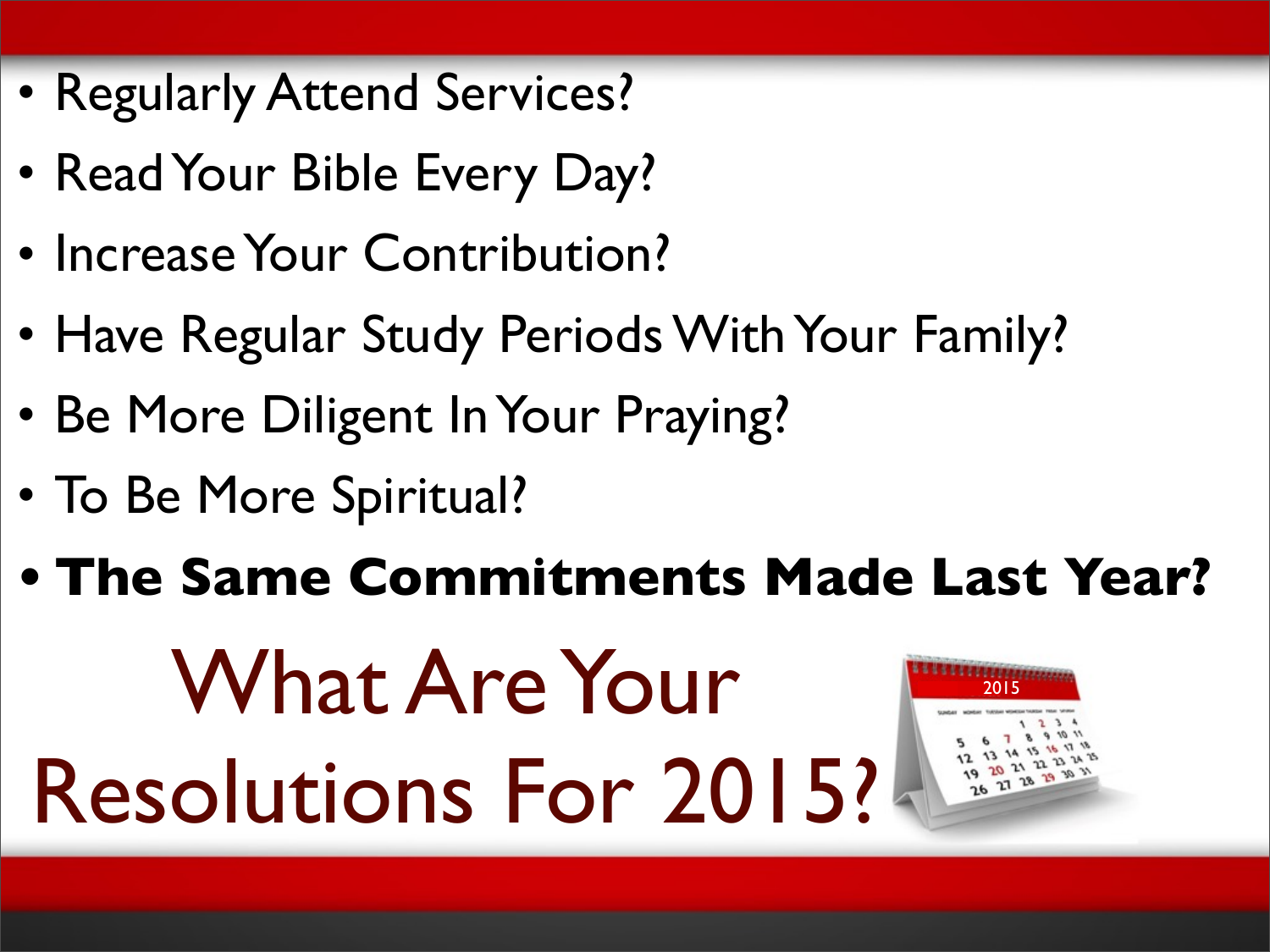- Demas had renounced his faith
- Crescens and Titus are serving elsewhere
- Tychicus was in Ephesus (only Luke is with me)
- Alexander the coppersmith is working against him,
- No one came to his defense
- Without his books and winter clothing
- Date of execution was not yet set

### Paul's Disappointments

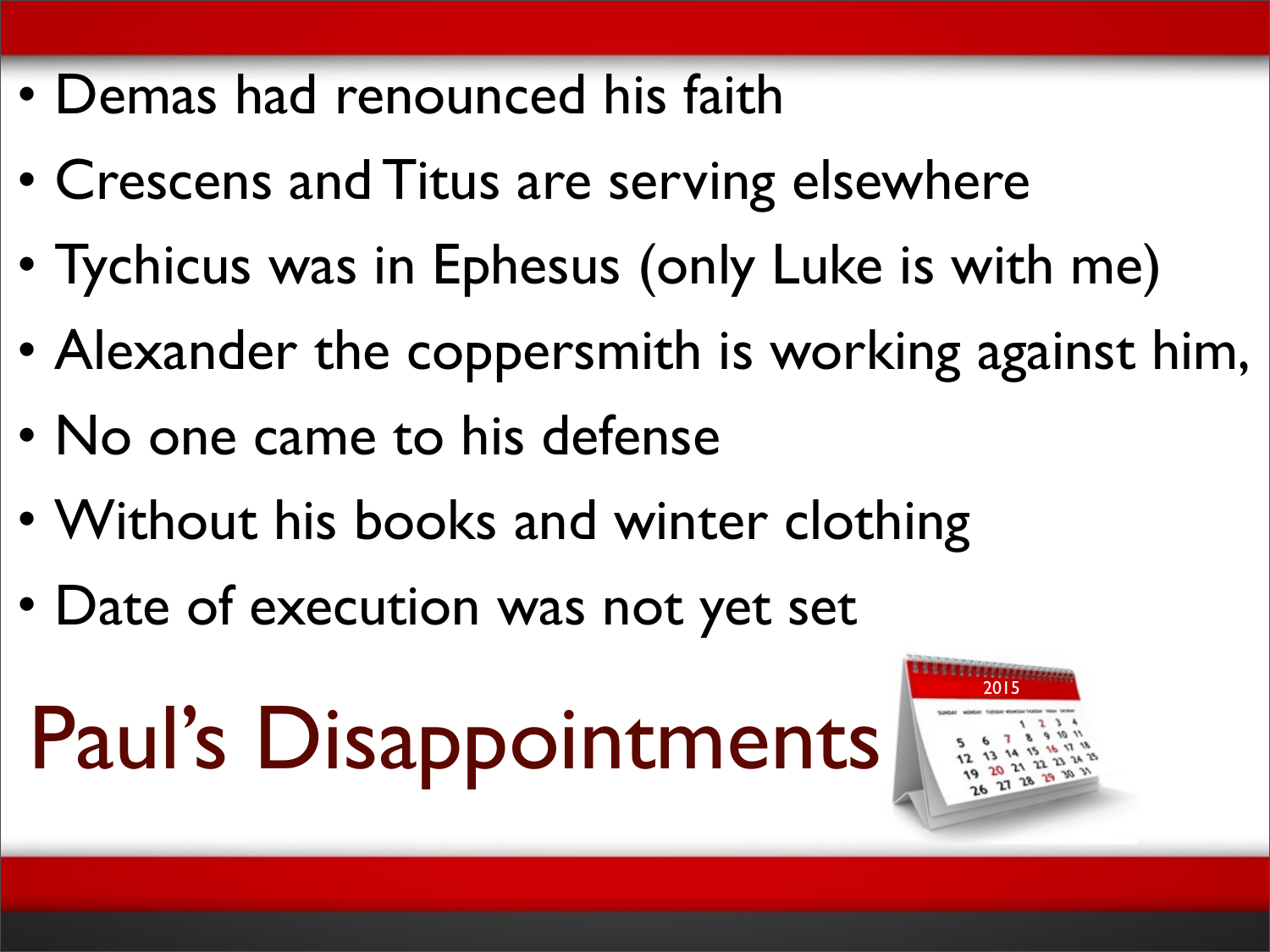- **You Are Going To Face The Same Temptations** (1 Corinthians 10:13; Luke 8:13; 1 John 2:15-17; 1 Peter 5:8; Luke 4:1-2)
- **You Are Going To Encounter Imperfect Brethren** (Acts 13:13; Galatians 2; Philippians 4:2)
- **Your Faith Will Be Tested** (James 1:3; 2 Corinthians 12:3; Job 14:14; Matthew 13:21)
	- Disappointments You Will Face In 2015

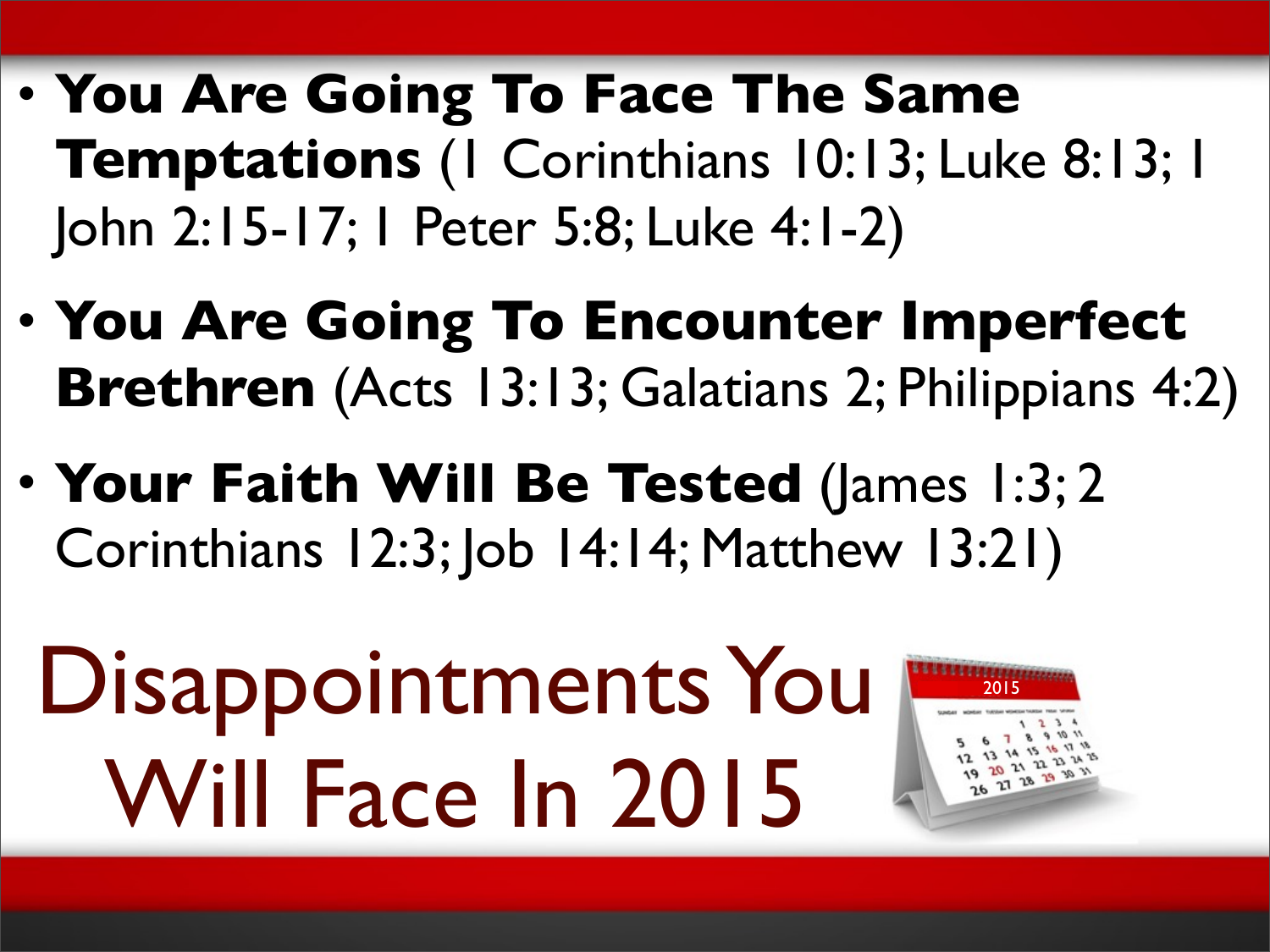- **Move Beyond Behavioral Reform** (Romans 12:1-2; Ephesians 4:22-24; Philippians 4:8; Hebrews 12:1)
- **Do Not Place Your Faith/Confidence In Men** (2 Corinthians 10:12)
- **Remember Your Troubles Were Not Left Behind** (John 16:33; Psalm 51:5; 1 Peter 1:6-7; 1 Peter 4:12; Acts 8:4)

Conquering Our Disappointments